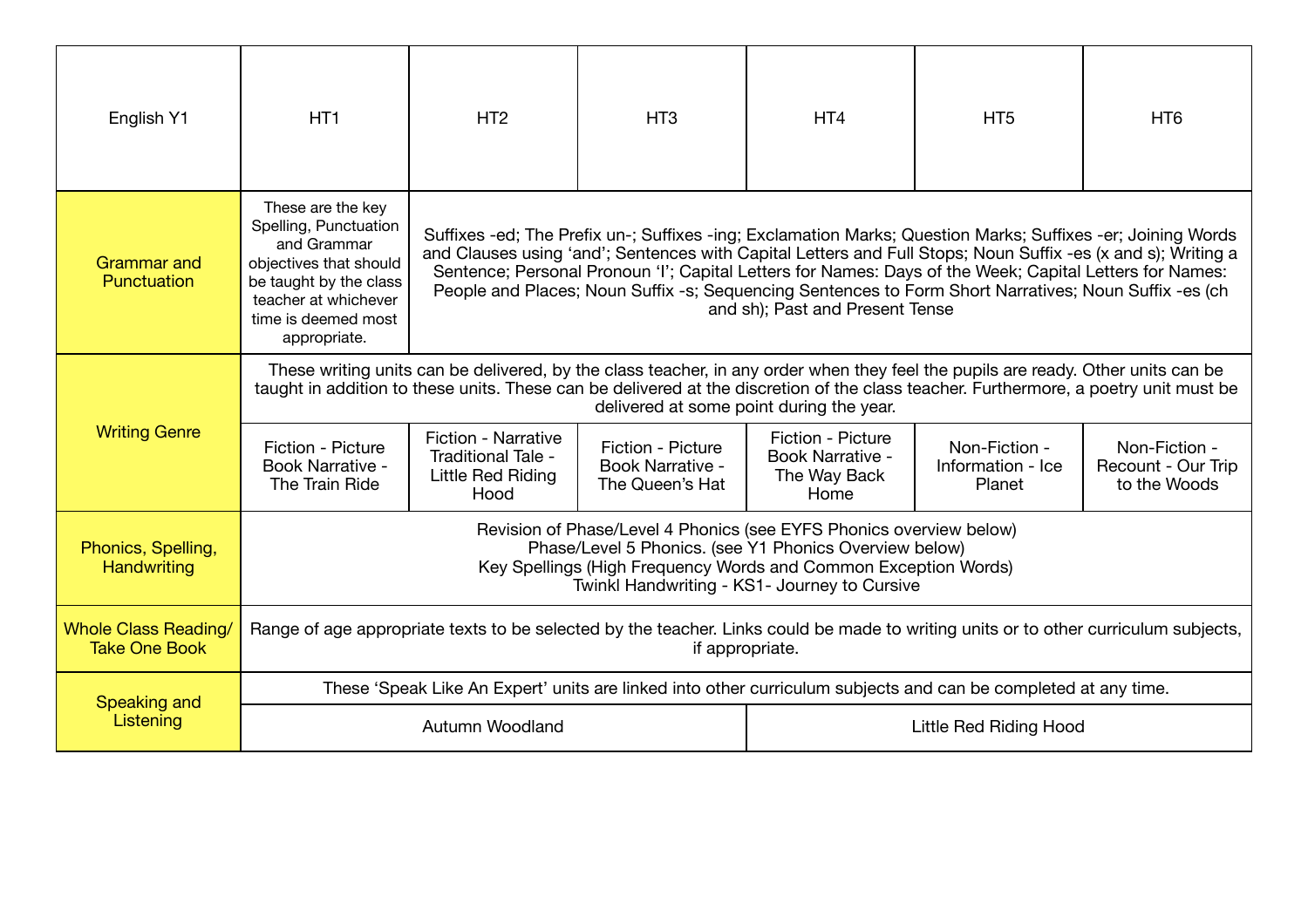| English Y2                                                   | HT <sub>1</sub>                                                                                                                                                                                                                                                                                                                                                                                     | HT <sub>2</sub>                                                                                                                                                                                                                                                                                                                                                                                                                                                                           | HT <sub>3</sub>                                                                                                                                                                                                                                               | HT <sub>4</sub>                                          | HT <sub>5</sub>                                                                                                                     | HT <sub>6</sub>                                                      |  |
|--------------------------------------------------------------|-----------------------------------------------------------------------------------------------------------------------------------------------------------------------------------------------------------------------------------------------------------------------------------------------------------------------------------------------------------------------------------------------------|-------------------------------------------------------------------------------------------------------------------------------------------------------------------------------------------------------------------------------------------------------------------------------------------------------------------------------------------------------------------------------------------------------------------------------------------------------------------------------------------|---------------------------------------------------------------------------------------------------------------------------------------------------------------------------------------------------------------------------------------------------------------|----------------------------------------------------------|-------------------------------------------------------------------------------------------------------------------------------------|----------------------------------------------------------------------|--|
|                                                              | These are the key                                                                                                                                                                                                                                                                                                                                                                                   |                                                                                                                                                                                                                                                                                                                                                                                                                                                                                           |                                                                                                                                                                                                                                                               | Revision of Y1 Grammar and Punctuation objectives        |                                                                                                                                     |                                                                      |  |
| <b>Grammar</b> and<br>Punctuation                            | Spelling, Punctuation<br>and Grammar<br>objectives that should<br>be taught by the class<br>teacher at whichever<br>time is deemed most<br>appropriate.                                                                                                                                                                                                                                             | Past and Present Tenses; Apostrophes for Possession; Adverbs with -ly; Expanded Noun Phrases;<br>Subordination; Correctly Demarcating Sentences; Forming Adjectives using -ful -less; Adjectives with -er<br>-est; Forming Nouns using -ness; Co-ordination; Forming Nouns using -er; Writing and Identifying<br>Statements and Exclamations; Identifying and Writing Questions and Commands; Compound Words; Using<br>Commas to Separate Items in a List; Forming the Progressive Tense. |                                                                                                                                                                                                                                                               |                                                          |                                                                                                                                     |                                                                      |  |
|                                                              | These writing units can be delivered in any order but must be completed and assessed throughout the school year. These are<br>minimum requirements. Other units can be taught in addition to these units, but do not necessarily need to be assessed. These<br>can be delivered at the discretion of the class teacher. Furthermore, a poetry unit must be delivered at some point during the year. |                                                                                                                                                                                                                                                                                                                                                                                                                                                                                           |                                                                                                                                                                                                                                                               |                                                          |                                                                                                                                     |                                                                      |  |
| <b>Writing Genre</b>                                         | Non - Fiction -<br><b>Narrative Picture</b><br>Book - The<br>Marvellous Fluffy<br><b>Squishy Itty Bitty</b>                                                                                                                                                                                                                                                                                         | <b>Fiction - Narrative</b><br>Picture Book - A<br>Crow's Tale                                                                                                                                                                                                                                                                                                                                                                                                                             | <b>Fiction - Narrative</b><br>Picture Book - The<br>Owl Who Was<br>Afraid of the Dark                                                                                                                                                                         | <b>Fiction - Narrative</b><br>Picture Book -<br>Stardust | Non-Fiction - Non-<br>Chronological<br>Report - Pirates/Big<br>Cats                                                                 | Non-Fiction -<br>Persuasive Letter -<br>The Day The<br>Crayon's Quit |  |
| Phonics, Spelling,<br><b>Handwriting</b>                     |                                                                                                                                                                                                                                                                                                                                                                                                     |                                                                                                                                                                                                                                                                                                                                                                                                                                                                                           | Revision of Phase/Level 4 and 5 (if needed - see EYFS/Y1 Phonics overview below)<br>Phase/Level 6 Phonics. (see Y1 Phonics Overview below)<br>Key Spellings (High Frequency Words and Common Exception Words)<br>Twinkl Handwriting - KS1- Journey to Cursive |                                                          |                                                                                                                                     |                                                                      |  |
| <b>Whole Class Guided</b><br>Reading/Take One<br><b>Book</b> |                                                                                                                                                                                                                                                                                                                                                                                                     |                                                                                                                                                                                                                                                                                                                                                                                                                                                                                           | if appropriate.                                                                                                                                                                                                                                               |                                                          | Range of age appropriate texts to be selected by the teacher. Links could be made to writing units or to other curriculum subjects, |                                                                      |  |
|                                                              |                                                                                                                                                                                                                                                                                                                                                                                                     |                                                                                                                                                                                                                                                                                                                                                                                                                                                                                           |                                                                                                                                                                                                                                                               |                                                          | These 'Speak Like An Expert' units are linked into other curriculum subjects and can be completed at any time.                      |                                                                      |  |
| Speaking and<br>Listening                                    | <b>Beside The Seaside</b><br><b>Bonfire Night</b>                                                                                                                                                                                                                                                                                                                                                   |                                                                                                                                                                                                                                                                                                                                                                                                                                                                                           |                                                                                                                                                                                                                                                               |                                                          |                                                                                                                                     |                                                                      |  |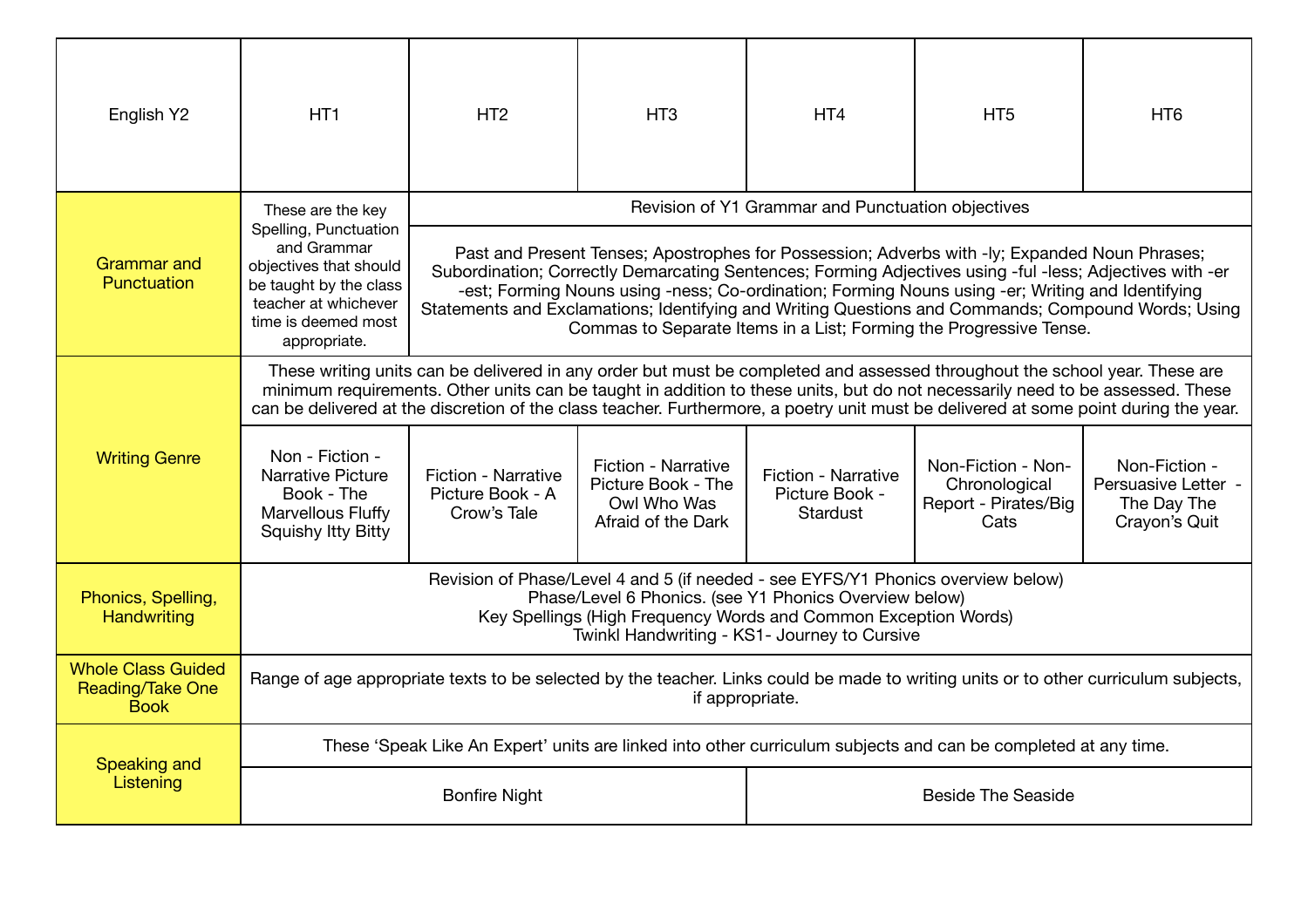| English Y3                                                          | HT <sub>1</sub>                                                                                                                                                                                                                                                                                                                                                                                     | HT <sub>2</sub>                                                                                                                                                                                                                                                                                                                                                                                                                                         | HT <sub>3</sub>                                                                   | HT <sub>4</sub>                                                                                            | HT <sub>5</sub>                                                                                                                     | HT <sub>6</sub>                                          |  |
|---------------------------------------------------------------------|-----------------------------------------------------------------------------------------------------------------------------------------------------------------------------------------------------------------------------------------------------------------------------------------------------------------------------------------------------------------------------------------------------|---------------------------------------------------------------------------------------------------------------------------------------------------------------------------------------------------------------------------------------------------------------------------------------------------------------------------------------------------------------------------------------------------------------------------------------------------------|-----------------------------------------------------------------------------------|------------------------------------------------------------------------------------------------------------|-------------------------------------------------------------------------------------------------------------------------------------|----------------------------------------------------------|--|
|                                                                     | These are the key<br>Spelling, Punctuation                                                                                                                                                                                                                                                                                                                                                          |                                                                                                                                                                                                                                                                                                                                                                                                                                                         |                                                                                   | Revision of previous Grammar and Punctuation objectives                                                    |                                                                                                                                     |                                                          |  |
| <b>Grammar</b> and<br>Punctuation                                   | and Grammar<br>objectives that should<br>be taught by the class<br>teacher at whichever<br>time is deemed most<br>appropriate.                                                                                                                                                                                                                                                                      | Time Conjunctions; Present Perfect & Simple Past; Prepositions; Prefixes dis- Words, mis- Words, un-<br>Words; Homophones; Inverted Commas; Subordinate Clause; Paragraphs; anti-, auto- and super- Prefix;<br>Place or Cause Conjunctions; Co-ordinating Conjunctions; Articles 'an' or 'a'; Suffix -ation; Suffix -ous;<br>Suffixes Beginning with Vowels; Suffix -ly; The Prefix in-; Word Families; Adverbs; Heading and Sub-<br>Headings; Pronouns |                                                                                   |                                                                                                            |                                                                                                                                     |                                                          |  |
|                                                                     | These writing units can be delivered in any order but must be completed and assessed throughout the school year. These are<br>minimum requirements. Other units can be taught in addition to these units, but do not necessarily need to be assessed. These<br>can be delivered at the discretion of the class teacher. Furthermore, a poetry unit must be delivered at some point during the year. |                                                                                                                                                                                                                                                                                                                                                                                                                                                         |                                                                                   |                                                                                                            |                                                                                                                                     |                                                          |  |
| <b>Writing Genre</b>                                                | <b>Fiction - Narrative</b><br>Novel - Theseus<br>and the Minotaur                                                                                                                                                                                                                                                                                                                                   | Fiction - Picture<br>Book Narrative -<br>Flood                                                                                                                                                                                                                                                                                                                                                                                                          | Fiction - Picture<br><b>Book Narrative</b><br>Novel - The Secret<br>of Black Rock | Fiction - Picture<br><b>Book Narrative</b><br>Novel - The True<br>Story of the Three<br><b>Little Pigs</b> | Non-Fiction -<br>Explanation - How<br>a Robot Dog Works                                                                             | Non-Fiction -<br>Information - Street<br>Beneath My Feet |  |
| Phonics, Spelling,<br>Handwriting                                   | <b>Twinkl Planlt</b><br>Spelling Year 3<br>Term 1A                                                                                                                                                                                                                                                                                                                                                  | <b>Twinkl Planit</b><br>Spelling Year 3<br>Term 1B                                                                                                                                                                                                                                                                                                                                                                                                      | <b>Twinkl Planlt</b><br>Spelling Year 3<br>Term 2A                                | <b>Twinkl Planit</b><br>Spelling Year 3<br>Term 2B                                                         | <b>Twinkl Planlt</b><br>Spelling Year 3<br>Term 3A                                                                                  | <b>Twinkl Planit</b><br>Spelling Year 3<br>Term 3B       |  |
| <b>Whole Class Guided</b><br><b>Reading/Take One</b><br><b>Book</b> |                                                                                                                                                                                                                                                                                                                                                                                                     |                                                                                                                                                                                                                                                                                                                                                                                                                                                         | if appropriate.                                                                   |                                                                                                            | Range of age appropriate texts to be selected by the teacher. Links could be made to writing units or to other curriculum subjects, |                                                          |  |
| Speaking and                                                        |                                                                                                                                                                                                                                                                                                                                                                                                     |                                                                                                                                                                                                                                                                                                                                                                                                                                                         |                                                                                   |                                                                                                            | These 'Speak Like An Expert' units are linked into other curriculum subjects and can be completed at any time.                      |                                                          |  |
| Listening                                                           | Rainforests                                                                                                                                                                                                                                                                                                                                                                                         |                                                                                                                                                                                                                                                                                                                                                                                                                                                         |                                                                                   | The Romans                                                                                                 |                                                                                                                                     |                                                          |  |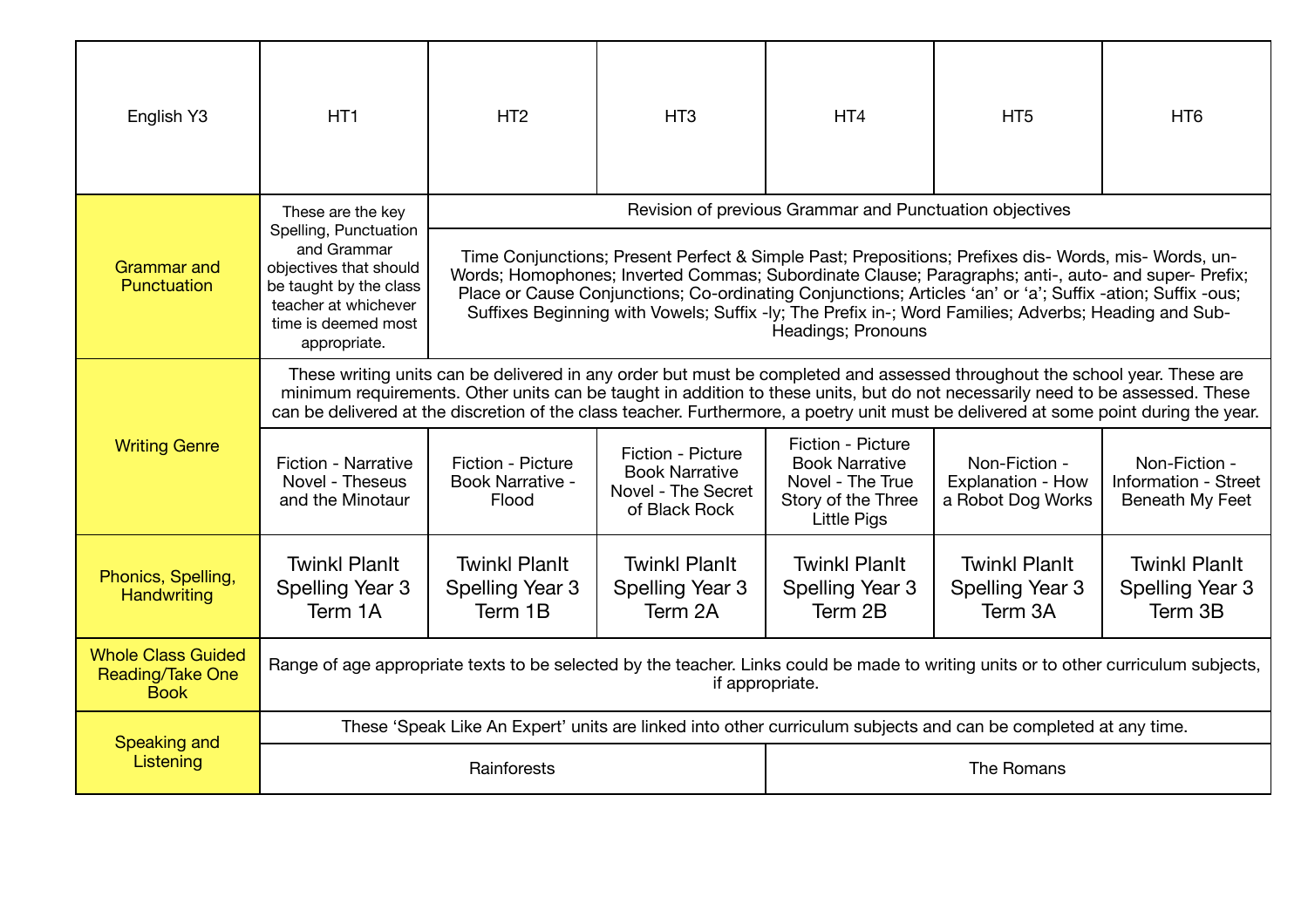| English Y4                                                          | HT <sub>1</sub>                                                                                                                                                                                                                                                                                                                                                                                     | HT <sub>2</sub>                                                                                                                                                                                                       | HT <sub>3</sub>                                    | HT <sub>4</sub>                                         | HT <sub>5</sub>                                                                                                                     | HT <sub>6</sub>                                           |  |
|---------------------------------------------------------------------|-----------------------------------------------------------------------------------------------------------------------------------------------------------------------------------------------------------------------------------------------------------------------------------------------------------------------------------------------------------------------------------------------------|-----------------------------------------------------------------------------------------------------------------------------------------------------------------------------------------------------------------------|----------------------------------------------------|---------------------------------------------------------|-------------------------------------------------------------------------------------------------------------------------------------|-----------------------------------------------------------|--|
|                                                                     | These are the key<br>Spelling, Punctuation                                                                                                                                                                                                                                                                                                                                                          |                                                                                                                                                                                                                       |                                                    | Revision of previous Grammar and Punctuation objectives |                                                                                                                                     |                                                           |  |
| <b>Grammar</b> and<br>Punctuation                                   | and Grammar<br>objectives that should<br>be taught by the class<br>teacher at whichever<br>time is deemed most<br>appropriate.                                                                                                                                                                                                                                                                      | Apostrophes; Expanded Noun Phrases; Fronted Adverbials; Determiners; Standard English<br>Verb Inflections; Inverted Commas; Pronoun or Noun; Paragraphs; Plural and<br>Possessive 's'; Modifying Preposition Phrases. |                                                    |                                                         |                                                                                                                                     |                                                           |  |
|                                                                     | These writing units can be delivered in any order but must be completed and assessed throughout the school year. These are<br>minimum requirements. Other units can be taught in addition to these units, but do not necessarily need to be assessed. These<br>can be delivered at the discretion of the class teacher. Furthermore, a poetry unit must be delivered at some point during the year. |                                                                                                                                                                                                                       |                                                    |                                                         |                                                                                                                                     |                                                           |  |
| <b>Writing Genre</b>                                                | Fiction - Picture<br><b>Book Narrative -</b><br><b>Bike Boy</b>                                                                                                                                                                                                                                                                                                                                     | <b>Fiction - Narrative</b><br>Novel - The Iron<br>Man                                                                                                                                                                 | Fiction - Film<br>Narrative - Blue<br>Umbrella     | Fiction - Picture<br>Book Narrative -<br>Float          | Non-Fiction -<br>Brochure - Holiday<br><b>Brochure</b>                                                                              | Non-Fiction -<br>Persuasive -<br><b>Persuasive Letter</b> |  |
| Phonics, Spelling,<br>Handwriting                                   | <b>Twinkl Planlt</b><br>Spelling Year 4<br>Term 1A                                                                                                                                                                                                                                                                                                                                                  | <b>Twinkl Planlt</b><br>Spelling Year 4<br>Term 1B                                                                                                                                                                    | <b>Twinkl Planlt</b><br>Spelling Year 4<br>Term 2A | <b>Twinkl Planlt</b><br>Spelling Year 4<br>Term 2B      | <b>Twinkl Planlt</b><br>Spelling Year 4<br>Term 3A                                                                                  | <b>Twinkl Planlt</b><br>Spelling Year 4<br>Term 3B        |  |
| <b>Whole Class Guided</b><br><b>Reading/Take One</b><br><b>Book</b> |                                                                                                                                                                                                                                                                                                                                                                                                     |                                                                                                                                                                                                                       | if appropriate.                                    |                                                         | Range of age appropriate texts to be selected by the teacher. Links could be made to writing units or to other curriculum subjects, |                                                           |  |
| <b>Speaking and</b>                                                 |                                                                                                                                                                                                                                                                                                                                                                                                     |                                                                                                                                                                                                                       |                                                    |                                                         | These 'Speak Like An Expert' units are linked into other curriculum subjects and can be completed at any time.                      |                                                           |  |
| Listening                                                           |                                                                                                                                                                                                                                                                                                                                                                                                     | <b>Healthy Eating and Growth</b>                                                                                                                                                                                      |                                                    | <b>Ancient Egypt</b>                                    |                                                                                                                                     |                                                           |  |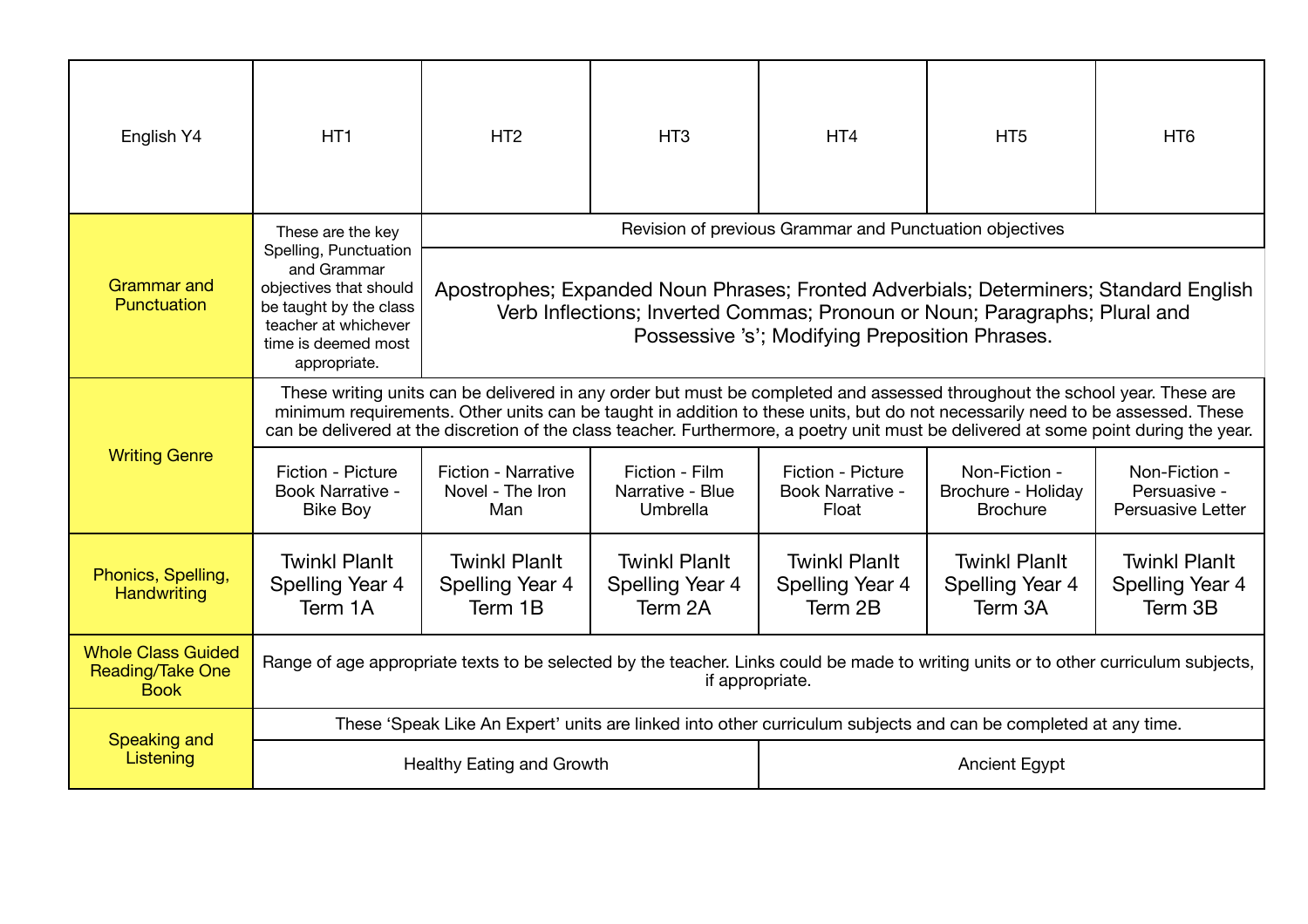| English Y5                                                          | HT <sub>1</sub>                                                                                                                                                                                                                                                                                                                                                                                     | HT <sub>2</sub>                                                                                                                                                                                                                                                                     | HT <sub>3</sub>                                    | HT <sub>4</sub>                                                                                                                     | HT <sub>5</sub>                                    | H <sub>T6</sub>                                      |  |
|---------------------------------------------------------------------|-----------------------------------------------------------------------------------------------------------------------------------------------------------------------------------------------------------------------------------------------------------------------------------------------------------------------------------------------------------------------------------------------------|-------------------------------------------------------------------------------------------------------------------------------------------------------------------------------------------------------------------------------------------------------------------------------------|----------------------------------------------------|-------------------------------------------------------------------------------------------------------------------------------------|----------------------------------------------------|------------------------------------------------------|--|
|                                                                     | These are the key<br>Spelling, Punctuation                                                                                                                                                                                                                                                                                                                                                          |                                                                                                                                                                                                                                                                                     |                                                    | Revision of previous Grammar and Punctuation objectives                                                                             |                                                    |                                                      |  |
| <b>Grammar</b> and<br>Punctuation                                   | and Grammar<br>objectives that should<br>be taught by the class<br>teacher at whichever<br>time is deemed most<br>appropriate.                                                                                                                                                                                                                                                                      | Using Commas for Meaning; Verb Prefixes dis-, de-, mis-, over- and re-; Writing Cohesive<br>Paragraphs; Suffixes -ate -ise -ify; Linking Paragraphs with Adverbials; Using Commas; Modal<br>Verbs of Possibility; Relative Clauses; Dashes to Indicate Parenthesis; Using Brackets. |                                                    |                                                                                                                                     |                                                    |                                                      |  |
|                                                                     | These writing units can be delivered in any order but must be completed and assessed throughout the school year. These are<br>minimum requirements. Other units can be taught in addition to these units, but do not necessarily need to be assessed. These<br>can be delivered at the discretion of the class teacher. Furthermore, a poetry unit must be delivered at some point during the year. |                                                                                                                                                                                                                                                                                     |                                                    |                                                                                                                                     |                                                    |                                                      |  |
| <b>Writing Genre</b>                                                | Fiction - Picture<br><b>Book Narrative -</b><br><b>Anthony Browne</b><br>(Zoo/Gorilla)                                                                                                                                                                                                                                                                                                              | Fiction - Film<br>Narrative - Alma                                                                                                                                                                                                                                                  | Non-Fiction - Letter<br>- Letter to Scrooge        | Non-Fiction -<br><b>Balanced Argument</b><br>- Screen Use                                                                           | Non-Fiction -<br>Biography -<br>Hatshepsut Egypt   | Fiction - Historical<br>Narrative - One<br>Boy's War |  |
| Phonics, Spelling,<br>Handwriting                                   | <b>Twinkl Planit</b><br>Spelling Year 5<br>Term 1A                                                                                                                                                                                                                                                                                                                                                  | <b>Twinkl Planit</b><br>Spelling Year 5<br>Term 1B                                                                                                                                                                                                                                  | <b>Twinkl Planit</b><br>Spelling Year 5<br>Term 2A | <b>Twinkl Planit</b><br>Spelling Year 5<br>Term 2B                                                                                  | <b>Twinkl Planlt</b><br>Spelling Year 5<br>Term 3A | <b>Twinkl Planlt</b><br>Spelling Year 5<br>Term 3B   |  |
| <b>Whole Class Guided</b><br><b>Reading/Take One</b><br><b>Book</b> |                                                                                                                                                                                                                                                                                                                                                                                                     |                                                                                                                                                                                                                                                                                     | if appropriate.                                    | Range of age appropriate texts to be selected by the teacher. Links could be made to writing units or to other curriculum subjects, |                                                    |                                                      |  |
| Speaking and                                                        |                                                                                                                                                                                                                                                                                                                                                                                                     |                                                                                                                                                                                                                                                                                     |                                                    | These 'Speak Like An Expert' units are linked into other curriculum subjects and can be completed at any time.                      |                                                    |                                                      |  |
| Listening                                                           |                                                                                                                                                                                                                                                                                                                                                                                                     | Stone Age                                                                                                                                                                                                                                                                           |                                                    | Space                                                                                                                               |                                                    |                                                      |  |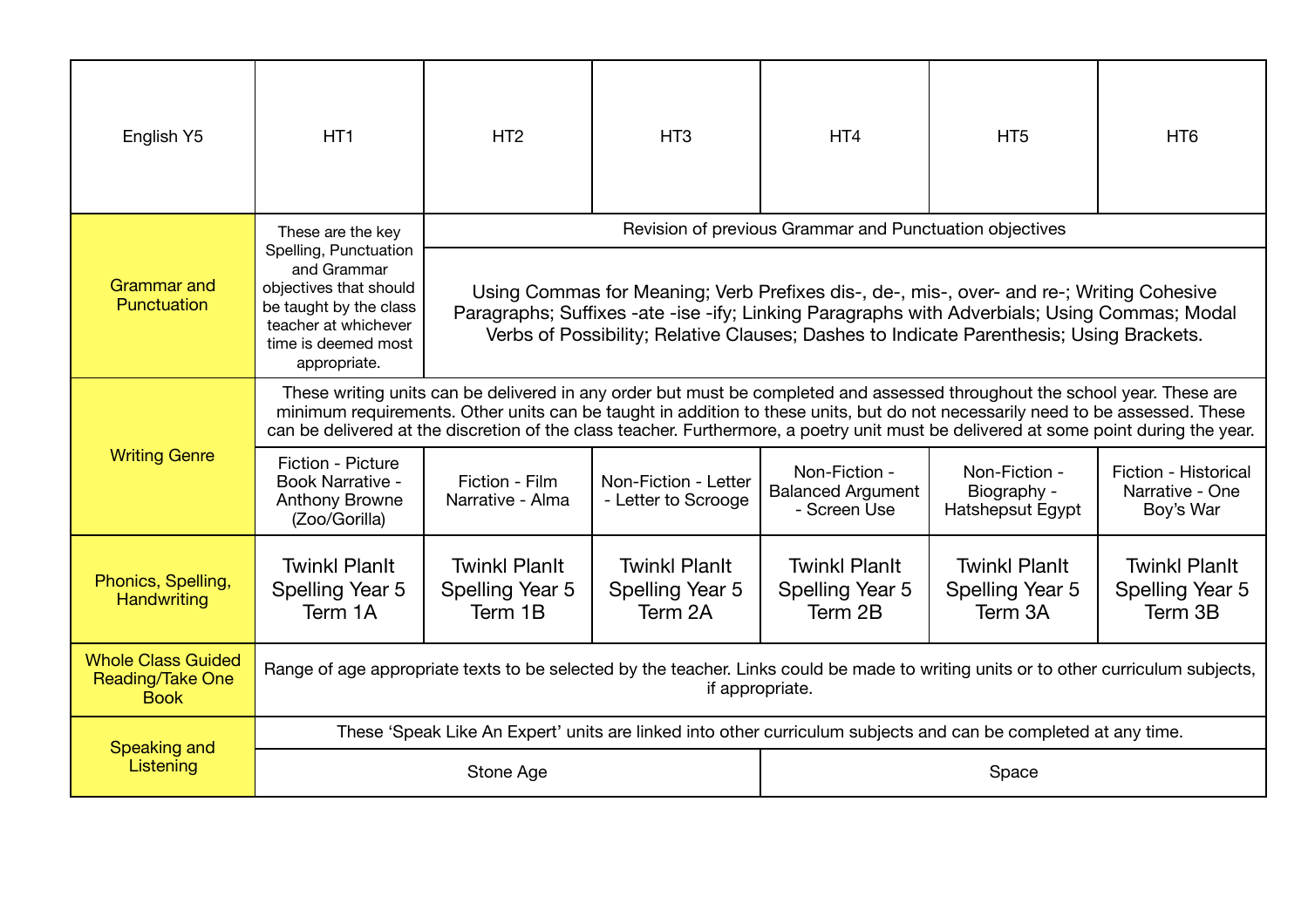| English Y6                                                          | HT <sub>1</sub>                                                                                                                                                                                                                                                                                                                                                                                     | HT <sub>2</sub>                                         | HT <sub>3</sub>                                                                                                                                                                                              | HT <sub>4</sub>                                                    | HT <sub>5</sub>                                                                                                                     | HT <sub>6</sub>                                    |  |  |
|---------------------------------------------------------------------|-----------------------------------------------------------------------------------------------------------------------------------------------------------------------------------------------------------------------------------------------------------------------------------------------------------------------------------------------------------------------------------------------------|---------------------------------------------------------|--------------------------------------------------------------------------------------------------------------------------------------------------------------------------------------------------------------|--------------------------------------------------------------------|-------------------------------------------------------------------------------------------------------------------------------------|----------------------------------------------------|--|--|
|                                                                     | These are the key<br>Spelling, Punctuation                                                                                                                                                                                                                                                                                                                                                          | Revision of previous Grammar and Punctuation objectives |                                                                                                                                                                                                              |                                                                    |                                                                                                                                     |                                                    |  |  |
| <b>Grammar</b> and<br>Punctuation                                   | and Grammar<br>objectives that should<br>be taught by the class<br>teacher at whichever<br>time is deemed most<br>appropriate.                                                                                                                                                                                                                                                                      |                                                         | Formal and Informal Writing; Hyphens; Semi-Colons, Colons and Dashes; Synonyms and<br>Antonyms; Cohesion across Paragraphs; Using the Passive; Formal and Informal Speech and<br>Vocabulary; Layout Devices. |                                                                    |                                                                                                                                     |                                                    |  |  |
|                                                                     | These writing units can be delivered in any order but must be completed and assessed throughout the school year. These are<br>minimum requirements. Other units can be taught in addition to these units, but do not necessarily need to be assessed. These<br>can be delivered at the discretion of the class teacher. Furthermore, a poetry unit must be delivered at some point during the year. |                                                         |                                                                                                                                                                                                              |                                                                    |                                                                                                                                     |                                                    |  |  |
| <b>Writing Genre</b>                                                | Non-Fiction<br>Newspaper Report/<br>Postcard -<br>Goldilocks                                                                                                                                                                                                                                                                                                                                        | Fiction - Film<br>Narrative -<br>Paperman               | Non-Fiction -<br>Speech - Greta                                                                                                                                                                              | <b>Fiction - Narrative</b><br>Novel - Firework<br>Maker's Daughter | Fiction - Film<br>Narrative focussing<br>on dialogue - Lion,<br>Witch and The<br>Wardrobe                                           | Non-Fiction -<br>Journal - Mars<br>Transmission    |  |  |
| Phonics, Spelling,<br><b>Handwriting</b>                            | <b>Twinkl Planit</b><br>Spelling Year 6<br>Term 1A                                                                                                                                                                                                                                                                                                                                                  | <b>Twinkl Planlt</b><br>Spelling Year 6<br>Term 1B      | <b>Twinkl Planit</b><br>Spelling Year 6<br>Term 2A                                                                                                                                                           | <b>Twinkl Planlt</b><br>Spelling Year 6<br>Term 2B                 | <b>Twinkl Planlt</b><br>Spelling Year 6<br>Term 3A                                                                                  | <b>Twinkl Planit</b><br>Spelling Year 6<br>Term 3B |  |  |
| <b>Whole Class Guided</b><br><b>Reading/Take One</b><br><b>Book</b> |                                                                                                                                                                                                                                                                                                                                                                                                     |                                                         | if appropriate.                                                                                                                                                                                              |                                                                    | Range of age appropriate texts to be selected by the teacher. Links could be made to writing units or to other curriculum subjects, |                                                    |  |  |
|                                                                     |                                                                                                                                                                                                                                                                                                                                                                                                     |                                                         |                                                                                                                                                                                                              |                                                                    | These 'Speak Like An Expert' units are linked into other curriculum subjects and can be completed at any time.                      |                                                    |  |  |
| Speaking and<br>Listening                                           |                                                                                                                                                                                                                                                                                                                                                                                                     | The Human Body                                          |                                                                                                                                                                                                              | <b>Plastic Pollution</b>                                           |                                                                                                                                     |                                                    |  |  |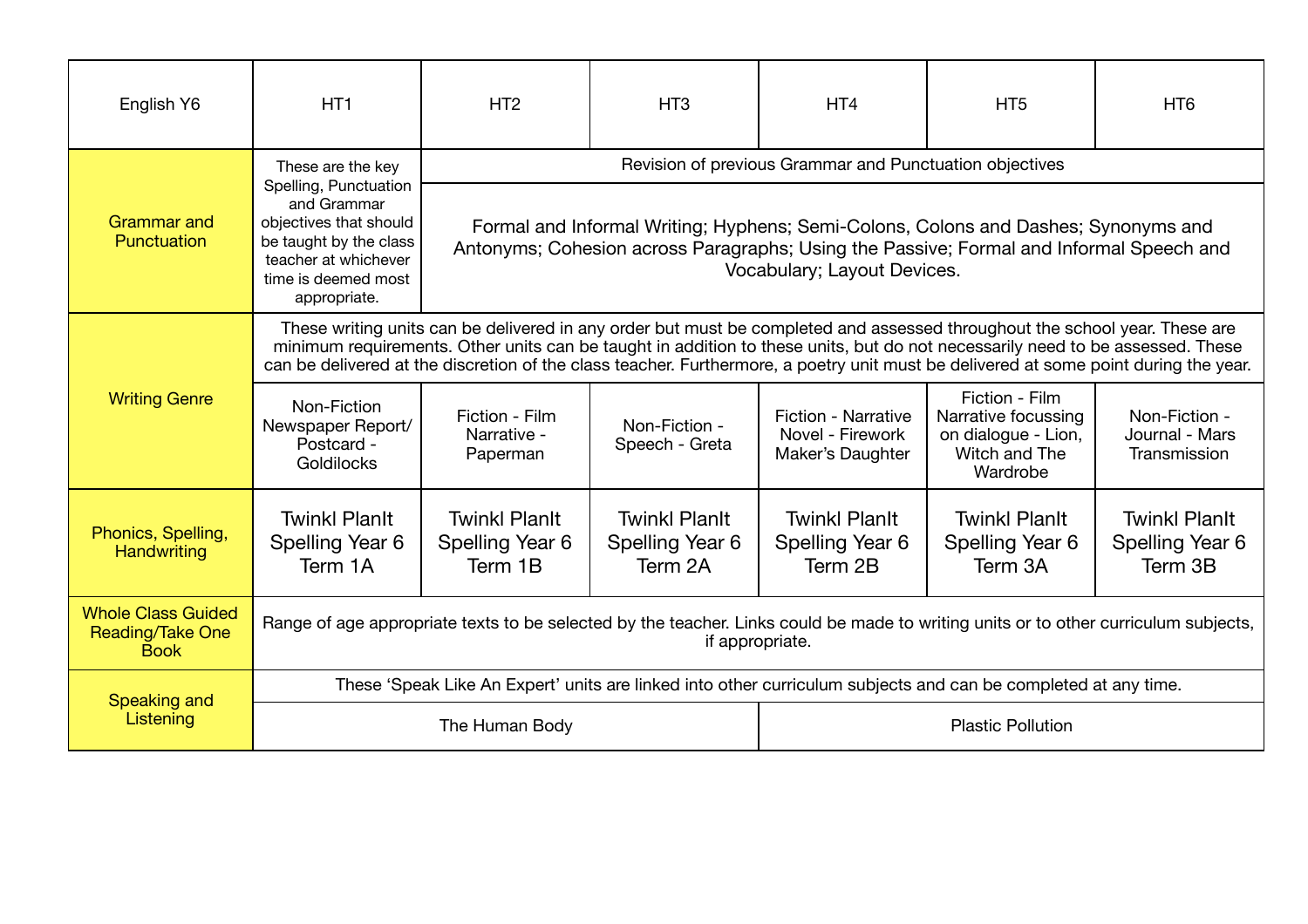| Level/Phase 2      | Level/Phase 3                                                                                                                                   |                            | Level/Phase 4                                        | Level/Phase 5                       |                                     |  | Level/Phase 6           |
|--------------------|-------------------------------------------------------------------------------------------------------------------------------------------------|----------------------------|------------------------------------------------------|-------------------------------------|-------------------------------------|--|-------------------------|
| <b>Rec Phonics</b> | These are started when the teacher feels the group is ready. These can be repeated at the teacher's discretion when appropriate or<br>required. |                            |                                                      |                                     |                                     |  |                         |
| Term 1             | s, a, t, p                                                                                                                                      | i, n, m, d                 | g, o, c, k                                           | ck, e, u, r                         | h, b, f, ff, l, ll, ss              |  | <b>Level 2 Revision</b> |
|                    | j, v, w, x                                                                                                                                      | y, z, zz, qu, ch           | sh, th, th, ng                                       | ai, ee, igh, oa                     | 00, 00, ar, or                      |  | ur, ow, oi, ear         |
| Term 2             | air, ure, er                                                                                                                                    | Recap Term 1B<br>Weeks 1-4 | Recap Term 1B<br>Week 5-6<br>Recap Term 2A<br>Week 1 | Trigraphs and<br>consonant digraphs | Letter sounds and<br>vowel digraphs |  | <b>Level 3 Revision</b> |
| Term 3             | <b>Final consonant blends</b>                                                                                                                   | Initial consonant blends   |                                                      | <b>Consonant blends</b>             |                                     |  | <b>Consonant blends</b> |

| Year 1 Phonics           | Week 1                                 | Week 2                                               | Week 3                          | Week 4                               | Week 5                                         | Week 6                            |
|--------------------------|----------------------------------------|------------------------------------------------------|---------------------------------|--------------------------------------|------------------------------------------------|-----------------------------------|
| Term 1A<br>(Weeks 1-5)   | ay' saying /ai/                        | oy' saying /oi/                                      | ie' saying /igh/                | ea' saying /ee/                      | a_e' saying /ai/                               | <b>Review of Weeks</b><br>$1 - 5$ |
| Term 1B<br>(Weeks 6-10)  | i_e' saying /igh/<br>'o_e' saying /oa/ | u_e' saying /oo/<br>and $/yoo/$<br>'e_e' saying /ee/ | ou' saying /ow/                 | Long vowel sounds                    | ch' saying /c/ and<br>$\mathsf{Sh}/\mathsf{S}$ | <b>Review of Weeks</b><br>$1-5$   |
| Term 2A<br>(Weeks 11-15) | ir' saying /er/                        | ue' saying /oo/<br>and /yoo/                         | ew' saying /oo/<br>and /yoo/    | y' saying /ee/                       | aw' and 'au'<br>saying /or/                    | <b>Review of Weeks</b><br>$1-5$   |
| Term 2B<br>(Weeks 16-20) | ow' and 'oe'<br>saying /oa/            | wh' saying /w/                                       | c' saying /s/<br>'g' saying /j/ | ph' saying /f/                       | ea' saying /e/                                 | <b>Review of Weeks</b><br>$1-5$   |
| Term 3A<br>(Weeks 21-25) | 'ie' saying /ee/                       | Adding -ed                                           | Adding -s and -es               | Adding -er and -est<br>to adjectives | tch' saying /ch/                               | <b>Review of Weeks</b><br>$1-5$   |
| Term 3B<br>(Weeks 26-30) | Adding -ing and -er<br>to verbs        | ear' and 'are' saying<br>/air/                       | ve' saying /v/                  | ore' saying /or/                     | Adding un-                                     | <b>Review of Weeks</b><br>$1 - 5$ |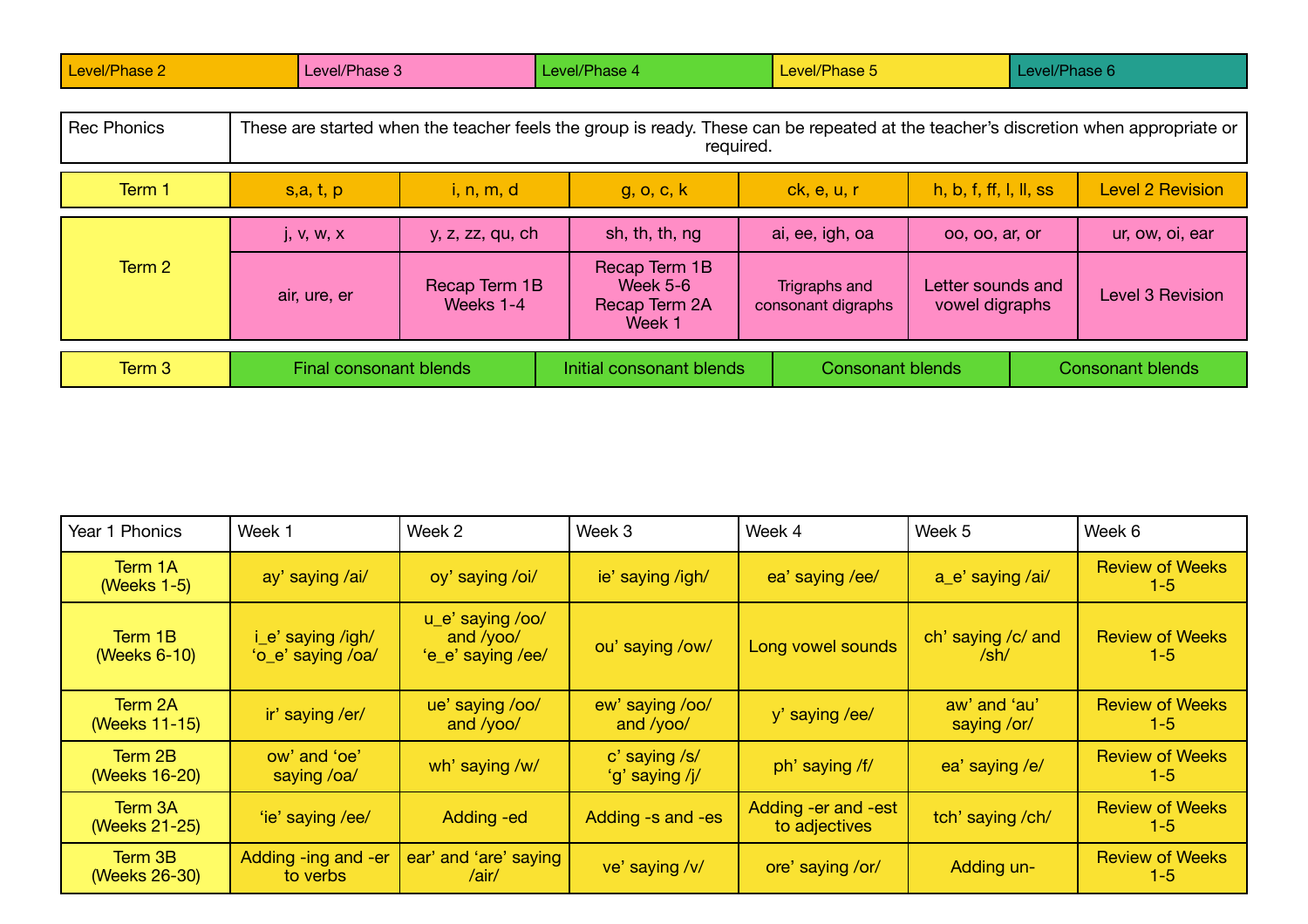| Year 2 Phonics           | Week 1                                                    | Week 2                                          | Week 3                                       | Week 4                                    | Week 5                                          | Week 6                          |
|--------------------------|-----------------------------------------------------------|-------------------------------------------------|----------------------------------------------|-------------------------------------------|-------------------------------------------------|---------------------------------|
| Term 1A<br>(Weeks 1-5)   | y' saying /igh/                                           | 'dge' and 'ge'<br>saying $/j/$                  | Adding - es to words<br>ending in 'y'        | gn' saying /n/                            | kn' saying /n/                                  | <b>Review of Weeks</b><br>$1-5$ |
| Term 1B<br>(Weeks 6-10)  | Adding -ed or -ing<br>to words ending in                  | wr' saying /r/                                  | le' saying /l/                               | Adding -er and -est<br>to words ending in | el' saying /l/                                  | <b>Review of Weeks</b><br>$1-5$ |
| Term 2A<br>(Weeks 11-15) | al' and 'il' saying /l/                                   | Adding -ed and -er<br>to words ending in<br>"e" | eer' saying /ear/                            | ture' saying / cher/                      | Adding -est and -y<br>to words ending in<br>'e' | <b>Review of Weeks</b><br>$1-5$ |
| Term 2B<br>(Weeks 16-20) | 'mb' saying /m/                                           | 'al' saying /or/                                | Adding -ing and -ed<br>to CVC, CCVC<br>words | o' saying /u/                             | ey' saying /ee/                                 | <b>Review of Weeks</b><br>$1-5$ |
| Term 3A<br>(Weeks 21-25) | Adding -er, -est or<br>-y to CVC and<br><b>CVCC words</b> | Contractions                                    | war' saying /wor/<br>'wor' saying /wur/      | Adding -ment and<br>-ness                 | $s'$ for $\zeta$ h/                             | <b>Review of Weeks</b><br>$1-5$ |
| Term 3B<br>(Weeks 26-30) | wa' saying /wo/<br>'qua' saying /quo/                     | tion' saying /shun/                             | Adding -ful, -less<br>and -ly                | Homophones and<br>near homophones         | Adding dis-                                     | <b>Review of Weeks</b><br>$1-5$ |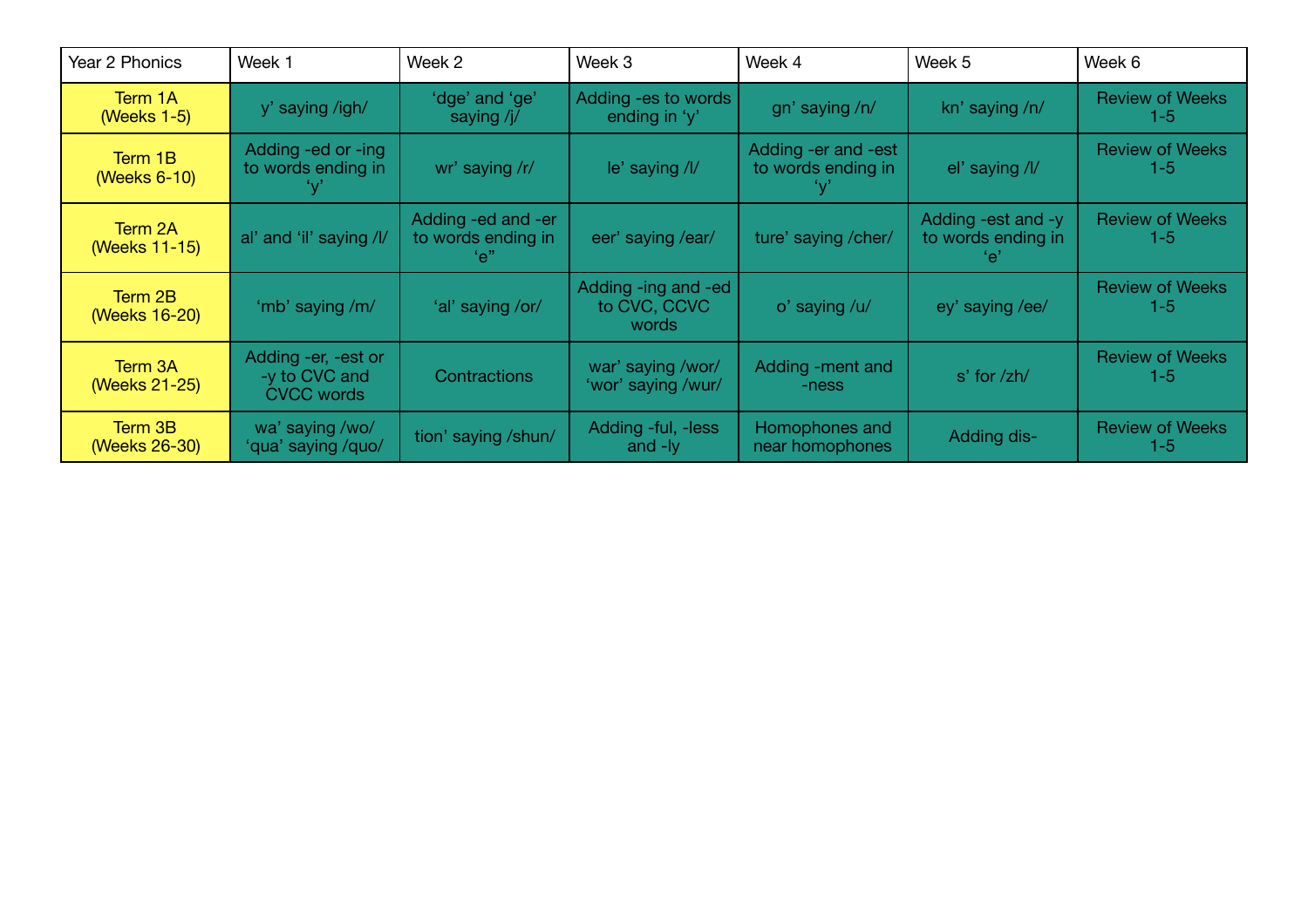| Year 3 Spelling | Week 1                                                                  | Week 2                                                                                                                                                                         | Week 3                                                                                                                                                                | Week 4                                                                                              | Week 5                                                                                             | Week 6                                                                                             |
|-----------------|-------------------------------------------------------------------------|--------------------------------------------------------------------------------------------------------------------------------------------------------------------------------|-----------------------------------------------------------------------------------------------------------------------------------------------------------------------|-----------------------------------------------------------------------------------------------------|----------------------------------------------------------------------------------------------------|----------------------------------------------------------------------------------------------------|
| Term 1A         | Words with the long<br>/el / sound spelt<br>with ei                     | Words with the long<br>/el / sound spelt<br>with ey                                                                                                                            | Words with the long<br>/el / sound spelt<br>with ai                                                                                                                   | Words with / /<br>sound spelt with ear                                                              | Homophones &<br>near homophones                                                                    | Homophones &<br>near homophones                                                                    |
| Term 1B         | Creating adverbs<br>using the suffix -ly<br>(no change to root<br>word) | Creating adverbs<br>using the suffix -ly<br>(root word ends in<br>'y' with more than<br>one syllable)                                                                          | Creating adverbs<br>using the suffix -ly<br>(root word ends<br>in $'le'$                                                                                              | Creating adverbs<br>using the suffix -ly<br>(root word ends in<br>'ic' or 'al')                     | Creating adverbs<br>using the suffix -ly<br>(exceptions to the<br>rules)                           | <b>Statutory Spelling</b><br><b>Challenge Words</b>                                                |
| Term 2A         | Words with<br>short /i/ sound spelt<br>with 'y'                         | Adding suffixes<br>beginning with a<br>vowel (er/ed/ing) to<br>words with more<br>than one syllable<br>(unstressed last<br>syllable - DO<br>NOT double the<br>final consonant) | Adding suffixes<br>beginning with a<br>vowel (er/ed/en/ing)<br>to words with more<br>than one syllable<br>(stressed last<br>syllable - double the<br>final consonant) | Creating negative<br>meanings using<br>prefix mis-                                                  | Creating negative<br>meanings<br>using prefix dis-                                                 | Words with a /k/<br>sound spelt with<br>'ch'                                                       |
| Term 2B         | Homophones &<br>Near Homophones                                         | Homophones &<br>Near Homophones                                                                                                                                                | Adding the prefix<br>bi- (meaning 'two'<br>or 'twice') and<br>Adding the prefix<br>re- (meaning 'again'<br>or back')                                                  | Words ending in the<br>/g/ sound spelt<br>'gue' and the /k/<br>sound spelt 'que'                    | Words with a /sh/<br>sound spelt with<br>'ch'                                                      | <b>Statutory Spellings</b><br><b>Challenge Words</b>                                               |
| Term 3A         | Words ending in<br>-ary                                                 | Words with a short<br>/u/ sound spelt with<br>'o'                                                                                                                              | Words with a short<br>/u/ sound spelt with<br>'ou'                                                                                                                    | Word families based<br>on common words,<br>showing how words<br>are related in form<br>and meaning. | Word families based<br>on common words,<br>showing how words<br>are related in form<br>and meaning | Word families based<br>on common words,<br>showing how words<br>are related in form<br>and meaning |
| Term 3B         | Homophones &<br>Near Homophones                                         | Homophones &<br>Near Homophones                                                                                                                                                | Adding the prefix<br>bi- (meaning 'two'<br>or 'twice') and<br>Adding the prefix<br>re- (meaning 'again'<br>or back')                                                  | Words ending in the<br>/g/ sound spelt<br>'gue' and the /k/<br>sound spelt 'que'                    | Words with a /sh/<br>sound spelt with<br>'ch'                                                      | <b>Statutory Spellings</b><br><b>Challenge Words</b>                                               |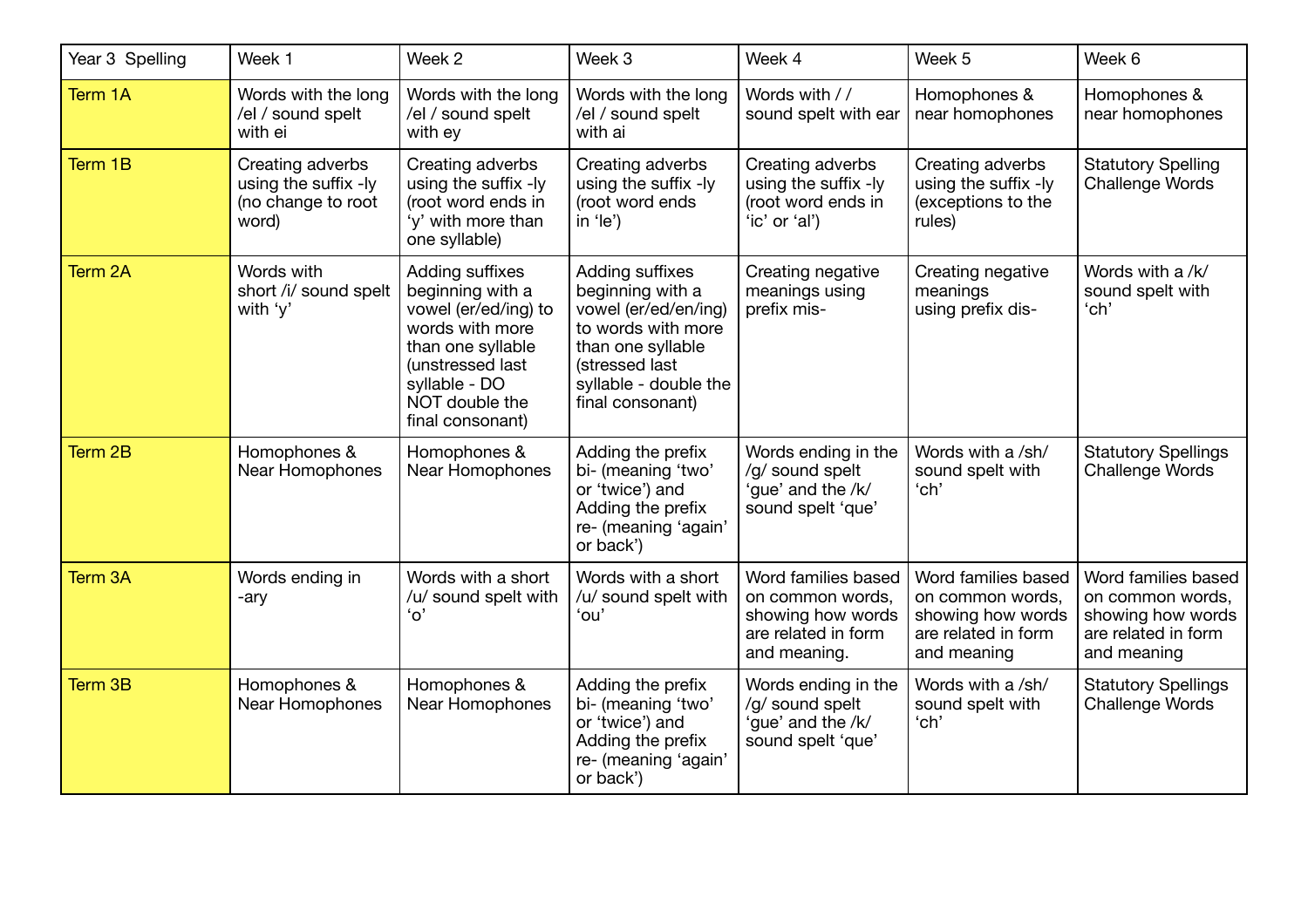| Year 4 Spelling | Week 1                                                                                             | Week 2                                                                                          | Week 3                                                                                                                     | Week 4                                                                                                                              | Week 5                                                                                              | Week 6                                                                                           |
|-----------------|----------------------------------------------------------------------------------------------------|-------------------------------------------------------------------------------------------------|----------------------------------------------------------------------------------------------------------------------------|-------------------------------------------------------------------------------------------------------------------------------------|-----------------------------------------------------------------------------------------------------|--------------------------------------------------------------------------------------------------|
| Term 1A         | Words with /aw/<br>spelt with augh and<br>au                                                       | Adding the prefix<br>in- (meaning 'not' or<br>'into')                                           | Adding the prefix<br>im- (before a root<br>word staring with<br>'m' or 'p')                                                | Adding the prefix il-<br>(before a root word<br>staring with 'l') and<br>the prefix ir- (before<br>a root word staring<br>with 'r') | Homophones &<br>near homophones                                                                     | Words with /shun/<br>endings spelt with<br>'sion' (if root word<br>ends in 'se', 'de' or<br>'d') |
| Term 1B         | Words with a<br>/shuhn/ sound,<br>spelt with 'sion' (if<br>root word ends in<br>'se', 'de' or 'd') | Words with a<br>/shuhn/ sound,<br>spelt with 'ssion' (if<br>root word ends in<br>'ss' or 'mit') | Words with a /<br>shuhn/ sound, spelt<br>with 'tion' (if root<br>word ends in 'te'<br>or 't' / or has no<br>definite root) | Words with a<br>/shuhn/ sound,<br>spelt with 'cian' (if<br>root word ends in<br>'c' or 'cs')                                        | Words with 'ough'<br>to make a long /o/,<br>/oo/ or /or/ sound                                      | <b>Statutory Spellings</b><br>Challenge Words                                                    |
| Term 2A         | Homophones &<br>Near Homophones                                                                    | Homophones &<br>Near Homophones                                                                 | Nouns ending in the<br>suffix -ation                                                                                       | Nouns ending in the<br>suffix -ation                                                                                                | Adding the prefix<br>sub- (meaning<br>'under') and adding<br>the prefix super-<br>(meaning 'above') | <b>Plural Possessive</b><br>Apostrophes with<br>plural words                                     |
| Term 2B         | Words with the /s/<br>sound spelt with<br>'sc'                                                     | Words with a 'soft<br>c' spelt with 'ce'                                                        | Words with a 'soft<br>c' spelt with 'ci'                                                                                   | Word families based<br>on common words,<br>showing how words<br>are related in form<br>and meaning                                  | Word families based<br>on common words,<br>showing how words<br>are related in form<br>and meaning  | <b>Statutory Spellings</b><br>Challenge Words                                                    |
| Term 3A         | Adding the prefix<br>inter- (meaning<br>'between' or<br>'among')                                   | Adding the prefix<br>anti-<br>(meaning 'against')                                               | Adding the prefix<br>auto-<br>(meaning 'self' or<br>'own')                                                                 | Adding the prefix<br>ex- (meaning 'out')                                                                                            | Adding the prefix<br>non- (meaning 'not')                                                           | Words ending in<br>$-ar/ -er$                                                                    |
| Term 3B         | Adding the suffix<br>-ous (No change to<br>root word)                                              | Adding the suffix<br>-ous (No definitive<br>root word)                                          | Adding the suffix<br>-ous (Words ending<br>in 'y' become 'i' and<br>words ending in<br>'our' become 'or')                  | Adding the suffix<br>-ous (Words ending<br>in 'e' drop the 'e'<br>but not 'ge')                                                     | Adverbials of<br>frequency and<br>possibility                                                       | Adverbials of<br>manner                                                                          |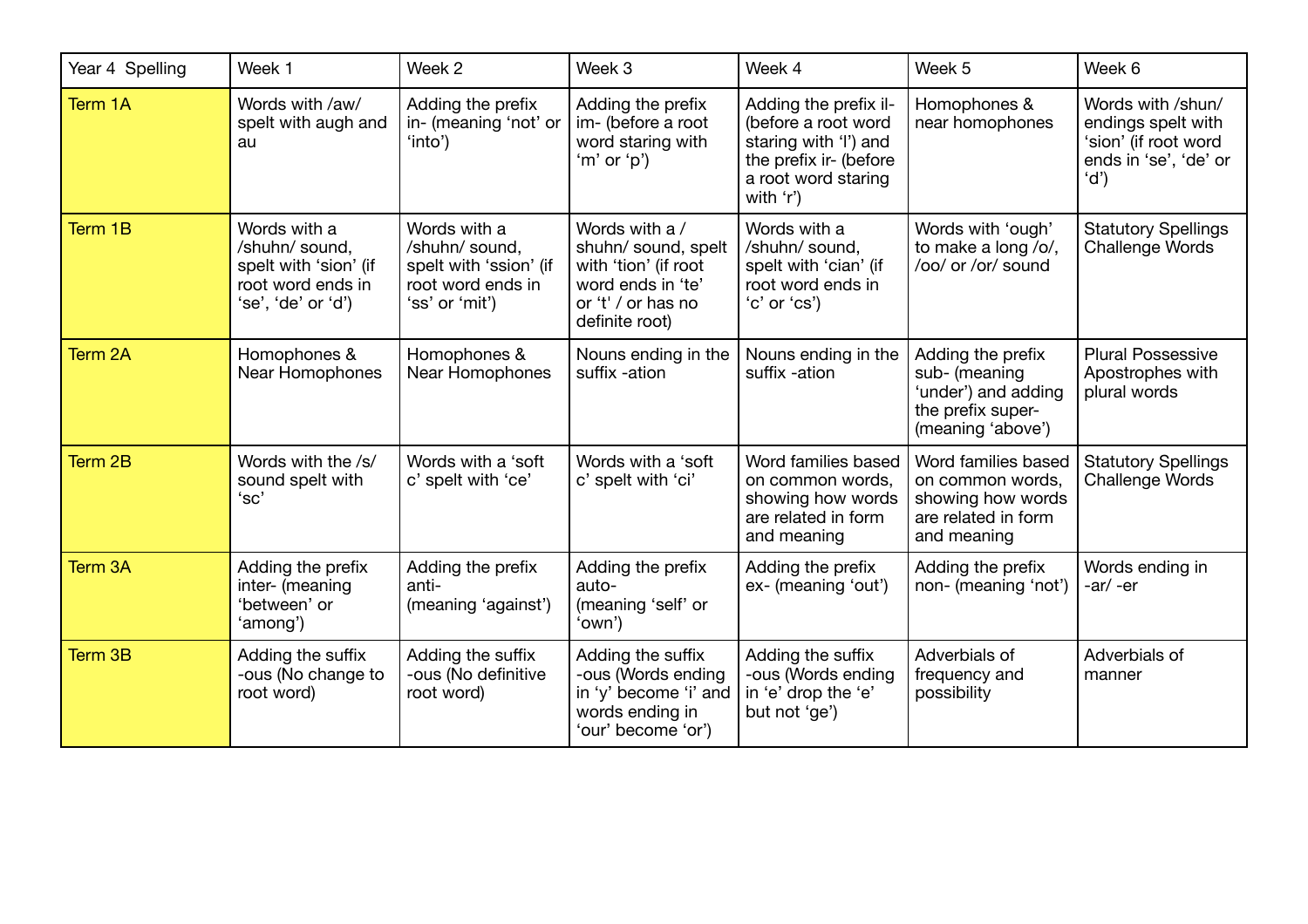| Year 5 Spelling | Week 1                                                                | Week 2                                                                         | Week 3                                                                | Week 4                                                                | Week 5                                                                | Week 6                                                               |
|-----------------|-----------------------------------------------------------------------|--------------------------------------------------------------------------------|-----------------------------------------------------------------------|-----------------------------------------------------------------------|-----------------------------------------------------------------------|----------------------------------------------------------------------|
| Term 1A         | Words with endings<br>that sound like<br>/shuhs/ spelt with<br>-cious | Words with endings<br>that sound like<br>/shuhs/ spelt with<br>-tious or -ious | Words with the<br>short vowel sound /<br>i/ spelt with y              | Words with the long<br>vowel sound /i/<br>spelt with y                | Homophones &<br>near homophones                                       | Homophones &<br>near homophones                                      |
| Term 1B         | Words with 'silent'<br>letters                                        | Words with 'silent'<br>letters                                                 | Modal verbs                                                           | Words ending in<br>'ment'                                             | Adverbs of<br>possibility and<br>frequency                            | <b>Statutory Spelling</b><br>Challenge Words                         |
| Term 2A         | Creating nouns<br>using -ity suffix                                   | Creating nouns<br>using -ness suffix                                           | Creating nouns<br>using -ship suffix                                  | Homophones &<br>Near Homophones                                       | Homophones &<br>Near Homophones                                       | Homophones &<br>Near Homophones                                      |
| Term 2B         | Words with an /or/<br>sound spelt 'or'                                | Words with /or/<br>sound spelt 'au'                                            | Convert nouns or<br>adjectives into<br>verbs using the<br>suffix -ate | Convert nouns or<br>adjectives into<br>verbs using the<br>suffix -ise | Convert nouns or<br>adjectives into<br>verbs using the<br>suffix -ify | Convert nouns or<br>adjectives into<br>verbs using the<br>suffix -en |
| Term 3A         | Words containing<br>the letter string<br>'ough'                       | Words containing<br>the letter string<br>'ough'                                | Adverbials of time                                                    | Adverbials of place                                                   | Words with an<br>/ear/ sound spelt<br>'ere'                           | <b>Statutory Spelling</b><br>Challenge Words                         |
| Term 3B         | Unstressed vowels<br>in polysyllabic<br>words                         | Adding verb<br>prefixes de- and re-                                            | Adding verb prefix<br>over-                                           | Convert nouns or<br>verbs into<br>adjectives using<br>suffix -ful     | Convert nouns or<br>verbs into<br>adjectives using<br>suffix -ive     | Convert nouns or<br>verbs into<br>adjectives using<br>suffix -al     |